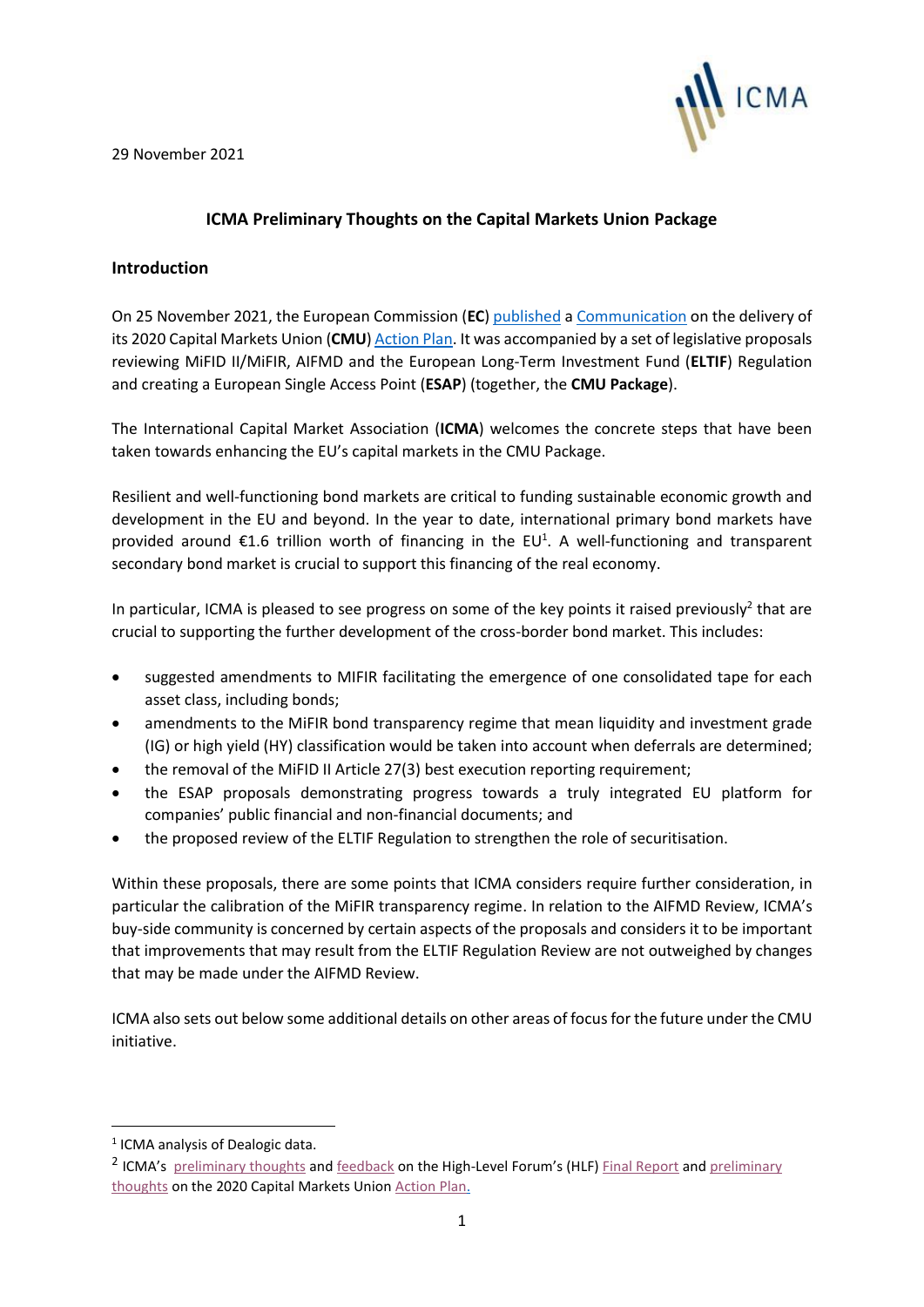# **Key points of attention**

## • **MiFID II / MiFIR**

ICMA is pleased to see in the proposed amendments **one consolidated tape for each asset class**, which is a positive development for bond markets. ICMA welcomes the fact that the EC has carefully considered the potential benefits of an EU post-trade consolidated tape as a tool for reliable access to consolidated data as set out in ICMA's [2020 Report](https://www.icmagroup.org/assets/documents/Regulatory/MiFID-Review/EU-Consolidated-Tape-for-Bond-Markets-Final-report-for-the-European-Commission-290420v2.pdf) *EU Consolidated Tape for Bond Markets.* A consolidated tape for bonds will strengthen EU capital markets by linking together the currently fragmented post-trade data ecosystem. Furthermore, this is an important development in encouraging retail investment in EU financial markets, which is a goal of the 2020 CMU Action Plan.

With regard to the amendments to the MiFIR bond transparency regime, **ICMA welcomes the proposed inclusion of market liquidity and IG and HY instrument classification as methodology variables in the future bond deferral regime**. We look forward to engaging with ESMA on implementing measures.

However, ICMA is **concerned that the suggested maximum deferral for the reporting of a transaction price for large and illiquid trades is end of day**. If this proposal is adopted, it will likely disadvantage EU fund managers, asset managers, pension funds and banks by compromising their market positions. ICMA recommends for large and illiquid bond trades a two-week price and size deferral. There should also be a published methodology for liquidity determination, for example using the amount outstanding.

Finally, regarding best execution, the deletion of MiFID II Article 27(3) is welcome.

#### • **European Single Access Point (ESAP)**

ICMA has long recognised the advantages of an EU-wide digital access platform for companies' public financial and non-financial documents; and welcomes the EC's progress towards achieving this through its recent proposals.

ICMA agrees with the EC's proposed approach of building the ESAP in a proportionate and gradual manner. In particular, as the ESAP project develops it will be important **to avoid (i) inappropriate standardisation requirements** (which can restrict borrower flexibility to access capital market funding) **and (ii) borrowers needing to have coding resources** (which can significantly increase the cost and so reduce the attractiveness of borrowers accessing capital market funding). Related to this final point, ICMA agrees with the EC's proposed approach to require initially information to be provided in machine readable format only where that format is already required by sectoral legislation.

ICMA considers that the functionalities of the ESAP should include filtering of information (as well as search and other functions proposed in Article 7 of the EC's [proposal\)](https://ec.europa.eu/finance/docs/law/211125-proposal-esap-regulation_en.pdf).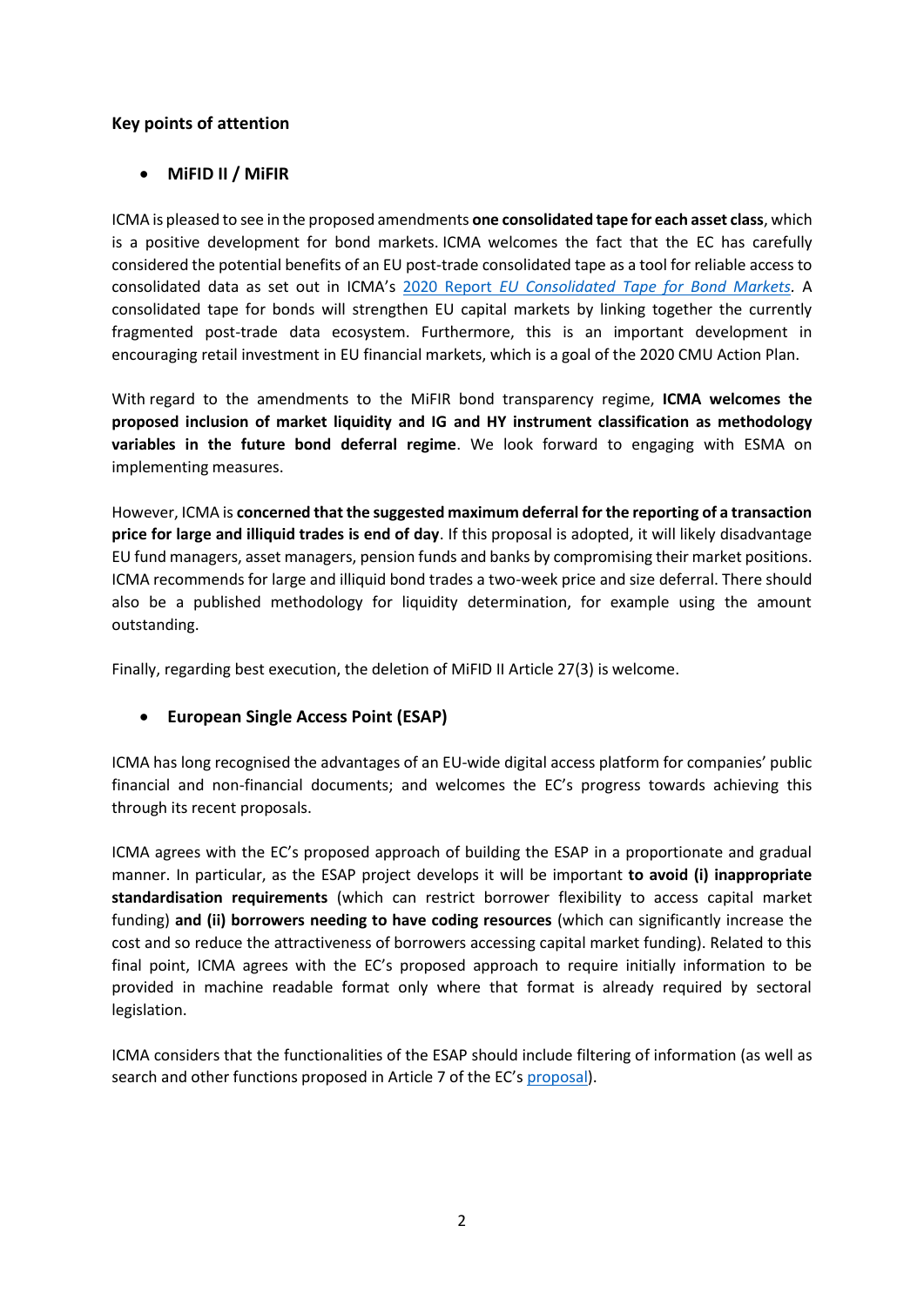## • **ELTIF Regulation**

The ELTIF Regulation review is **going in the right direction**. The EC's thorough efforts to boost longterm investments and enhance capital markets are to be applauded. ICMA welcomes in particular the distinction between professional and retail investors, the broadening of eligible assets, and the simplification of retail distribution rules.

### • **AIFMD**

The AIFMD review is very important for ICMA's buy-side community. There are **concerns with certain aspects of the proposals**, in particular the proposal to amend both the UCITS and AIFM Directives on areas such as delegation, the use of liquidity management tools and supervisory data reporting.

#### **Looking ahead**

# • **CSDR mandatory buy-ins**

#### The **postponement of CSDR mandatory buy-ins to review the provisions is very much welcomed**.

ICMA has long taken the position that this regulatory initiative contained a number of critical design flaws as well as ambiguity around scope and process, not only from an implementation perspective, but also with respect to the potential implications for EU bond market liquidity and stability. ICMA looks forward to engaging further with the EC and ESMA as they review the role of regulatory buy-ins in EU bond markets, and how this sits with the objectives of CMU. Meanwhile, the ICMA Buy-in Rules, part of th[e ICMA Secondary Market Rules & Recommendations,](https://icmagroup.us11.list-manage.com/track/click?u=b205184c508371a5b962c65f8&id=3495ec18dd&e=abd3197b1e) will remain an effective and accessible contractual remedy for settlement fails in the international bond markets.

#### • **Cross-border provision of settlement services**

From a repo and collateral management perspective, **the fragmented post-trade environment in Europe has been a long-standing concern**. While important steps have been taken, in particular with the launch of TARGET2-Securities and the associated harmonisation agenda driven by the European Central Bank, there are still frictions in place which prevent collateral from flowing freely across borders. ICMA's [European Repo and Collateral Council](https://www.icmagroup.org/Regulatory-Policy-and-Market-Practice/repo-and-collateral-markets/) (**ERCC**) actively contributed to th[e 2017 Report](https://ec.europa.eu/info/sites/default/files/170515-eptf-report_en.pdf) by the European Post-Trade Forum (**EPTF**) established by the EC, which attempted to identify remaining barriers in this area and put forward suggested solutions towards a more integrated posttrade space in the EU. ICMA encourages the EC to continue to take these into consideration as part of its CMU work, in particular under Action 13 of the Action Plan. In the meantime, the ERCC is actively working with members and other key stakeholders, including the relevant infrastructure providers, to identify remaining inefficiencies and bottlenecks in the settlement space.

#### • **EU Listing Act**

ICMA is looking closely at the EC's [targeted consultation](https://ec.europa.eu/info/sites/default/files/business_economy_euro/banking_and_finance/documents/2021-listing-act-targeted-consultation-document_en.pdf) on the **EU Listing Act**, including the proposed amendments to the EU Prospectus Regulation. ICMA has been involved at all levels of the debate since the inception of the EU prospectus regime. Whilst the EU Prospectus Regulation currently works well from the perspective of the wholesale international bond markets, and there are limited areas that